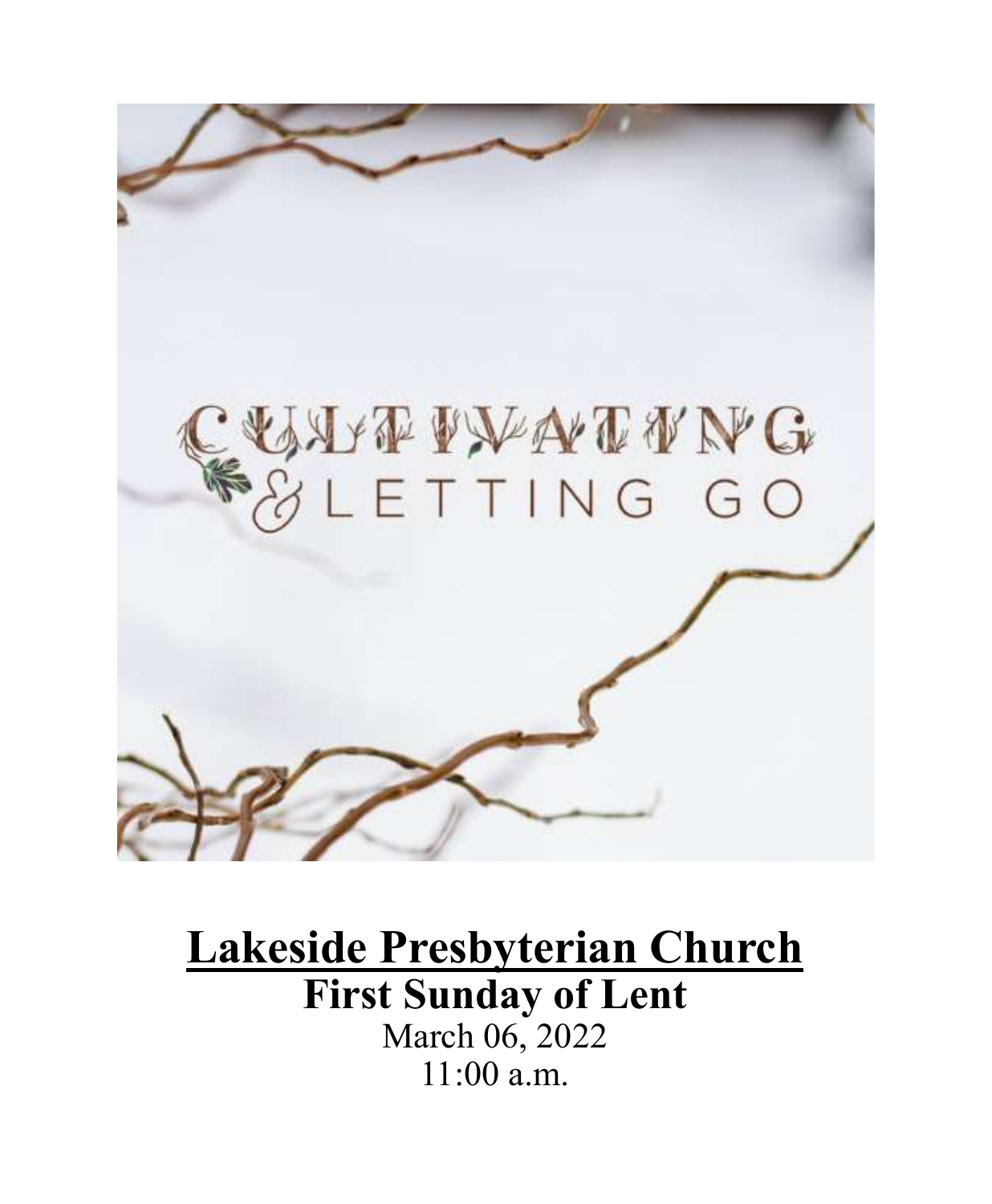## **Lakeside Presbyterian Church First Sunday of Lent**

**PRELUDE** *Voluntary III* John Stanley

#### **WELCOME & NEWS OF THE CHURCH**

### **OPENING MEDITATION**

*Through Lent we will begin our time of worship with two minutes of silence. Bells will lead us into and out of this time of centering and meditation. We invite you to notice what you need to let go of and to ask for God's help cultivating and letting go.*

#### **\*CALL TO WORSHIP**

We cultivate the earth— **When we till the ground and lay new seeds.**  We cultivate safe space— **When we pay attention to what others need.**  We cultivate worship— **When we come together, our hearts on our sleeves.**  In this worship, may we be honest and present; **May we be faithful and gracious.**  For the God of the soil, who is the God of our hearts, is near. **Let us worship God.** 

**\*HYMN #624** *I Greet Thee, Who My Sure Redeemer Art* TOULON

#### **\*PRAYER OF ADORATION**

#### **CALL TO CONFESSION**

#### **PRAYER OF CONFESSION**

**God, We are works in progress. In spaces where we could cultivate belonging, we build up walls. In spaces where we could cultivate compassion, we insist on perfection and pressure ourselves to achieve the impossible.**  In spaces where we could let go of anger, we keep score like it's our job and in**sist on an "eye for an eye" justice. So today we pray— Remind us how to cultivate hope, love, and justice. Remind us how to let go of fear, perfection, and hatred. Forgive us. Guide us. Heal us. Gratefully we pray, Amen.**

### **DECLARATION OF FORGIVENESS**

…Hear and believe this good news – **God's love is overflowing. We are drenched in mercy. Thanks be to God, amen.**

#### **\*PASSING THE PEACE**

The Peace of Christ be with you. **And also with you.**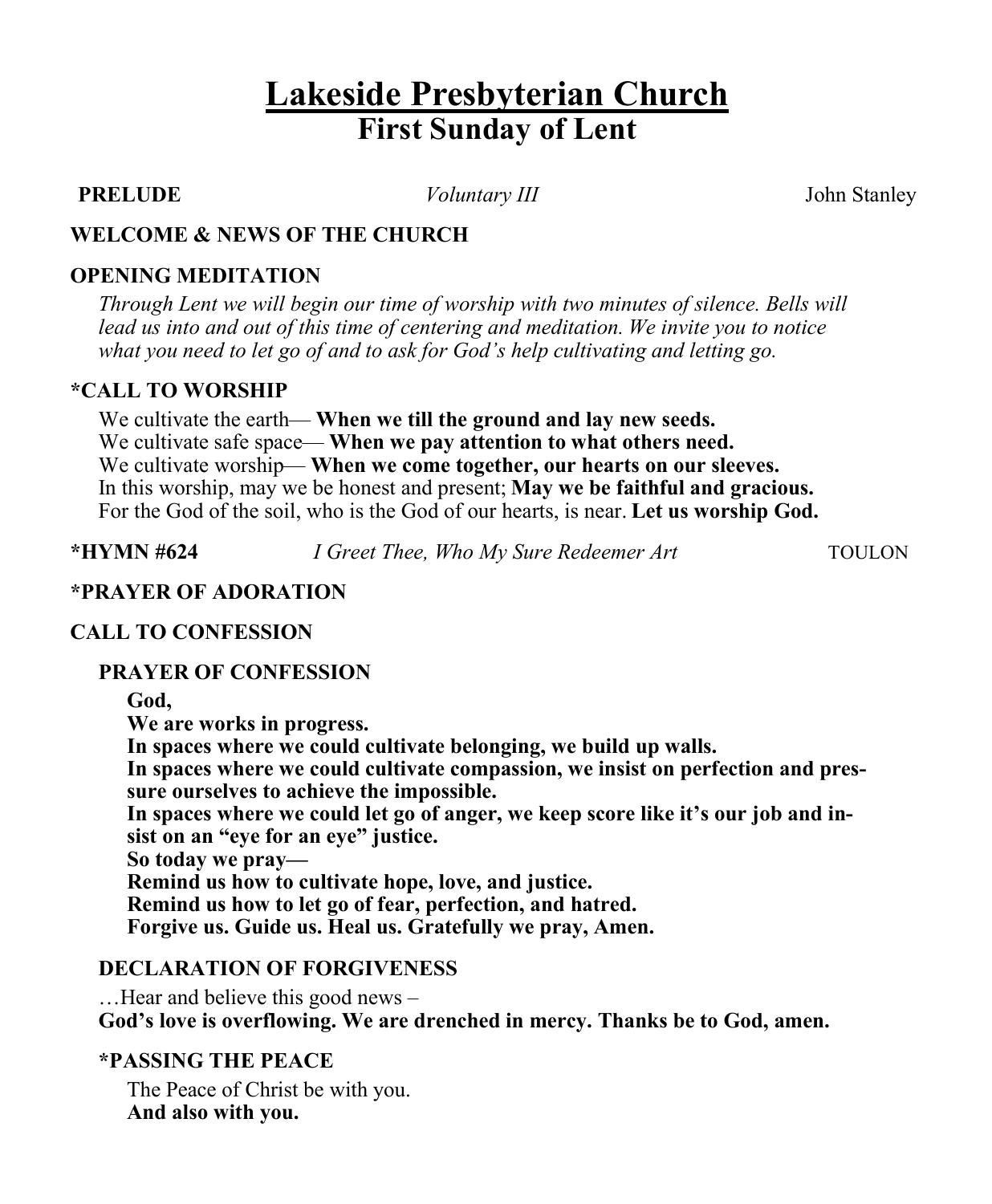### **We are forgiven. We are forgiven. Thanks be to God. Thanks be to God.**

(Please note that children who come forward may be visible to our online audiences.)

#### **OFFERING INVITATION**

**OFFERTORY** *No. 1 Dialogue du deuxième ton* Jacques Boyvin

#### **\*SUNG RESPONSE** Hymn #14 v.5

**For thyself, best gift divine to the world so freely given; for the great, great love of thine, peace on earth and joy in heaven: Lord of all, to thee we raise this our hymn of grateful praise.**

#### **\*PRAYER OF DEDICATION**

**ANTHEM** *I Want Jesus to Walk With Me* arr. Christopher Aspaas *I want Jesus to walk with me, all along my pilgrim journey. Lord, I want Jesus to walk with me. In my trials, Lord, walk with me. When my heart is almost breaking, Lord, I want Jesus to walk with me. I know Jesus will walk with me, along my pilgrim journey. Lord, I know Jesus will walk with me.*

### **PRAYER FOR ILLUMINATION**

**RESPONSIVE PSALM READING** Psalm 91:1-2, 9-16 (O.T. p.548)

Wayne Clark, *reader*



#### **GOSPEL READING** Luke 4:1-13 (N.T. p.61)

For the Word of God in scripture, For the Word of God among us, For the Word of God within us. **Thanks be to God.**

#### **SACRAMENT OF THE LORD'S SUPPER**

### **INVITATION TO THE LORD'S TABLE**

**SERMON** The Rev. Nancy Ross-Zimmerman

**\*SUNG RESPONSE** *We Are Forgiven* Hymn #447

**CHILDREN'S MOMENT** The Rev. Dr. Louisa W. Umphres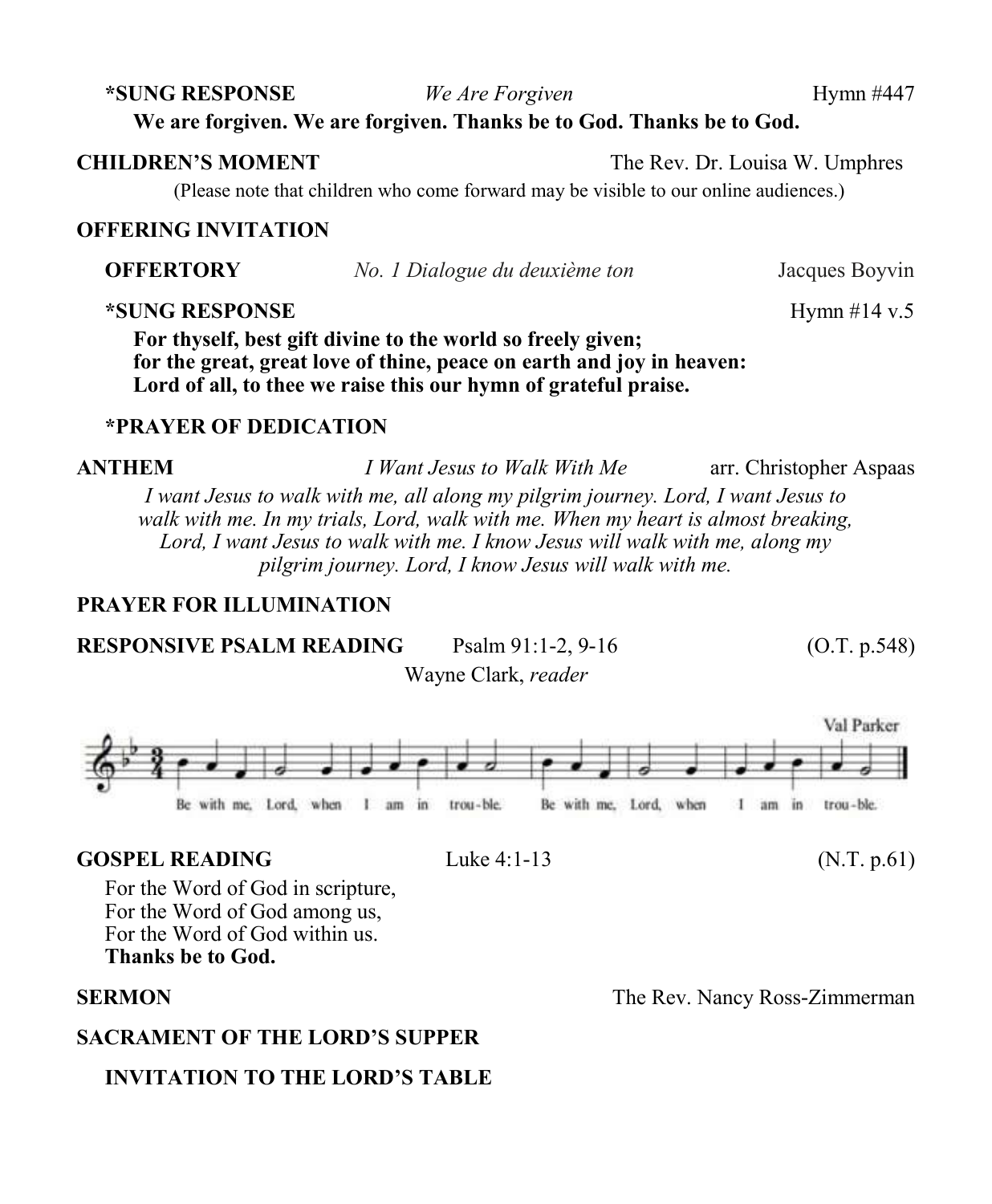### **GREAT PRAYER OF THANKSGIVING**

The Lord be with you. **And also with you.** Lift up your hearts. **We lift them to the Lord.** Let us give thanks to the Lord our God. **It is right to give our thanks and praise.**

#### **THE LORD'S PRAYER**

**Our Father, who art in heaven, hallowed be thy name. Thy kingdom come, thy will be done, on earth as it is in heaven. Give us this day our daily bread and forgive us our debts as we forgive our debtors, and lead us not into temptation, but deliver us from evil. For thine is the kingdom, the power, and the glory, forever. Amen.**

#### **BREAKING OF THE BREAD and COMMUNION OF THE PEOPLE**

### **PRAYER AFTER COMMUNION**

| *HYMN #783                  | When We Are Tested                                                                                                                                                                                                                          | ANGELS OF HEALING |
|-----------------------------|---------------------------------------------------------------------------------------------------------------------------------------------------------------------------------------------------------------------------------------------|-------------------|
| *CHARGE AND BENEDICTION     |                                                                                                                                                                                                                                             |                   |
| *OUR BLESSING TO EACH OTHER |                                                                                                                                                                                                                                             | AR HYD Y NOS      |
|                             | May the Lord, our gracious Father, bless you this day;<br>Give you peace and hope and courage, along your way.<br>May you stay within God's keeping, in your waking, in your sleeping.<br>In your joy and in your weeping: God be with you. |                   |
| POSTLUDE                    | Chaconne in D Minor                                                                                                                                                                                                                         | Johann Pachelbel  |

*\*Those who are able, please stand*

Rick Marquardt, guest organist

Permission to podcast/stream the music in this service obtained from ONE LICENSE with license #A-715941. All rights reserved. Liturgy (including Call to Worship and Confession) by *Sarah Are A Sanctified Art LLC | sanctifiedart.org*



|--|

**Worship · Learn · Serve** 2690 Dixie Highway, Lakeside Park, KY 41017 **Church telephone** 859-341-1963 **Church Office:** Monday through Thursday **10:00 a.m. to 2:00 p.m. www.lakesidechurch.org lakeside@lakesidechurch.org**



News

**AMEN** Hymn #599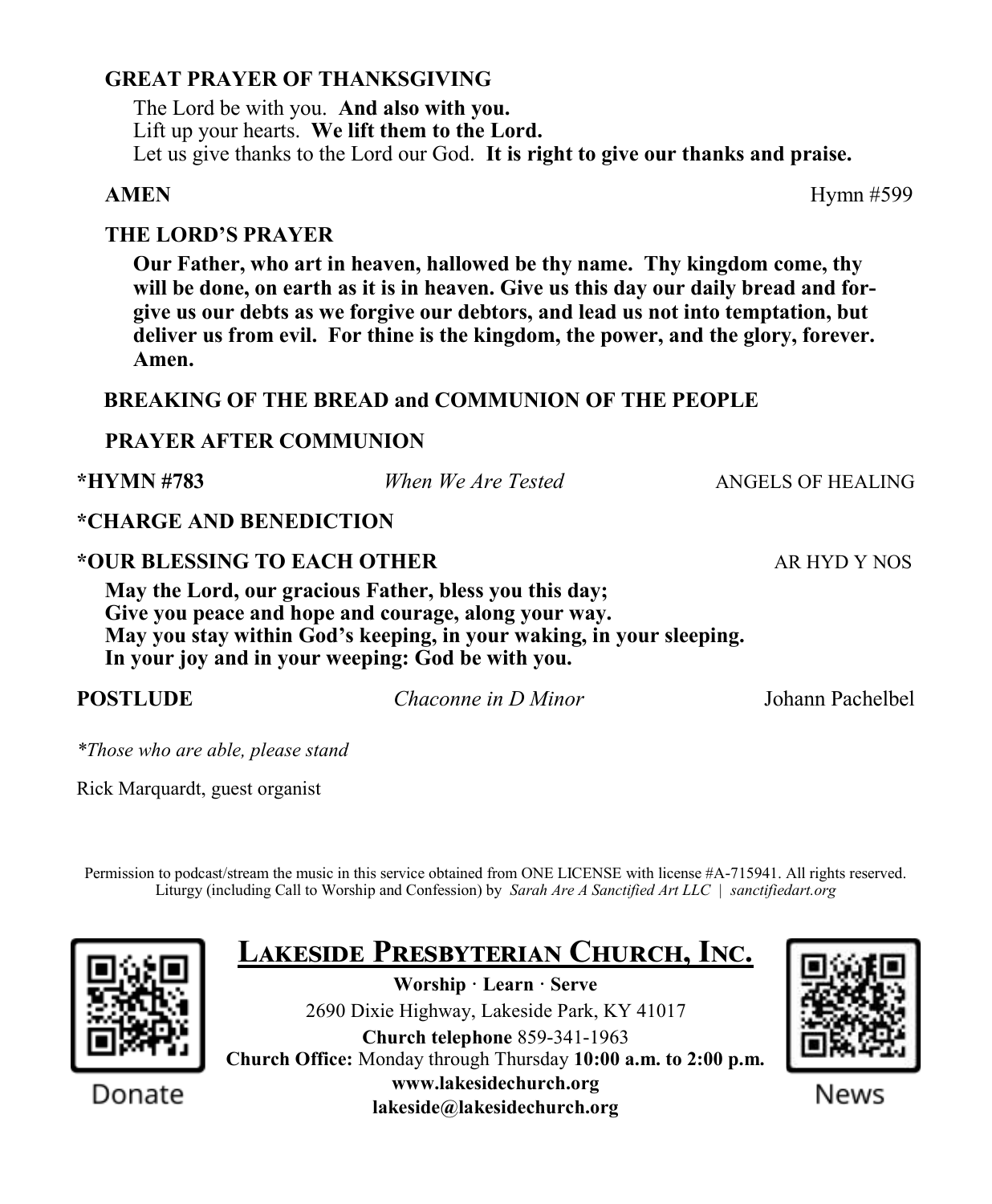

The original French text, sometimes attributed to John Calvin, seems to be a Protestant reworking of a Roman Catholic hymn, not a typical practice for him. Yet this text and tune (adapted from GENEVAN 124) clearly date from the early years of the Reformed tradition.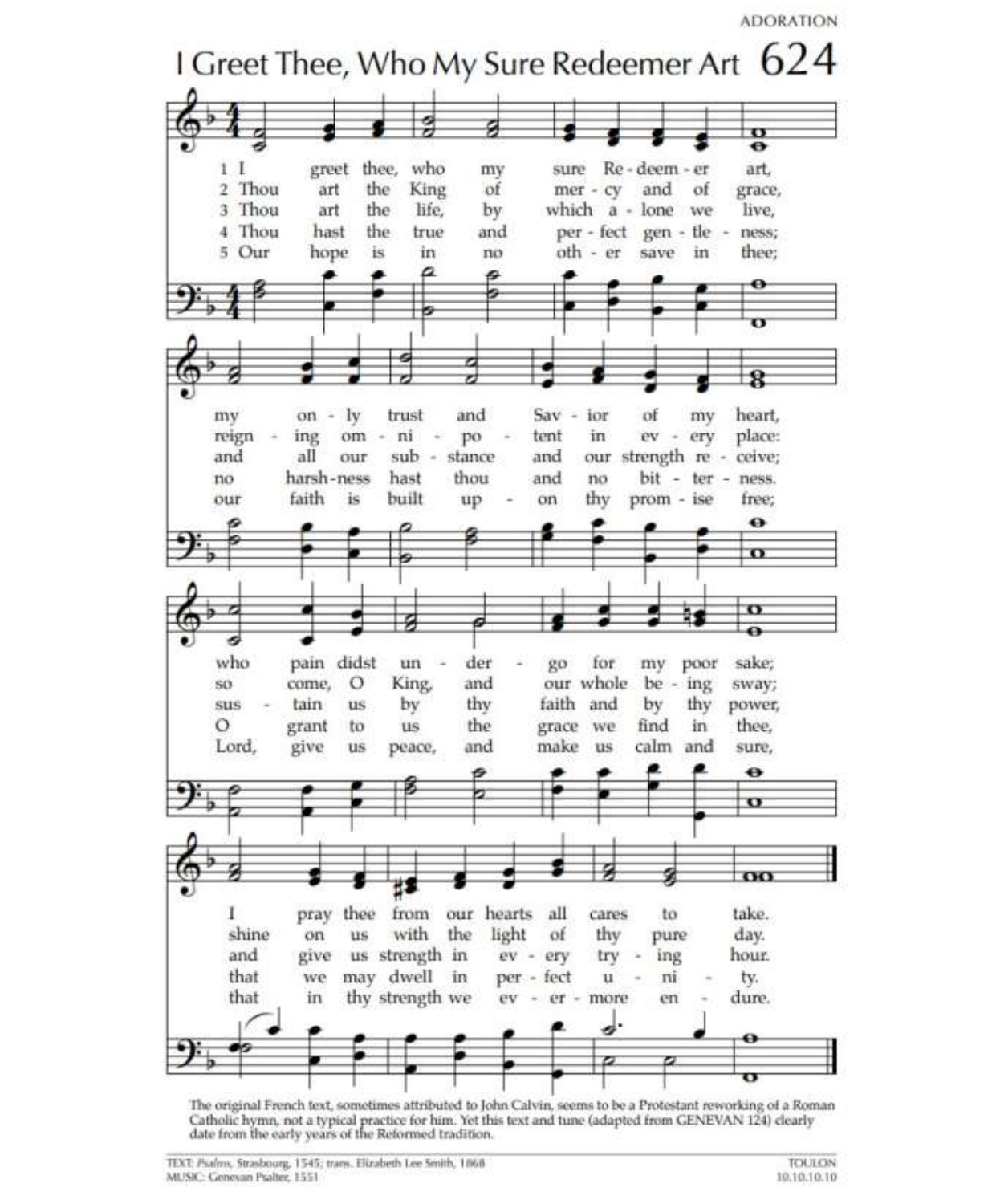

To sing, rather than simply say, a response to the Declaration of Forgiveness has the effect of making the moment both more affirmative and more corporate. The musical repetition of the two sentences also strengthens awareness of what it means to be assured of God's pardon.

TEXT: Trad, liturgical text MUSIC: Hal H. Hopson, 1995 Music © 1995 Hal H. Hopson WE ARE FORGIVEN 10.8.10.8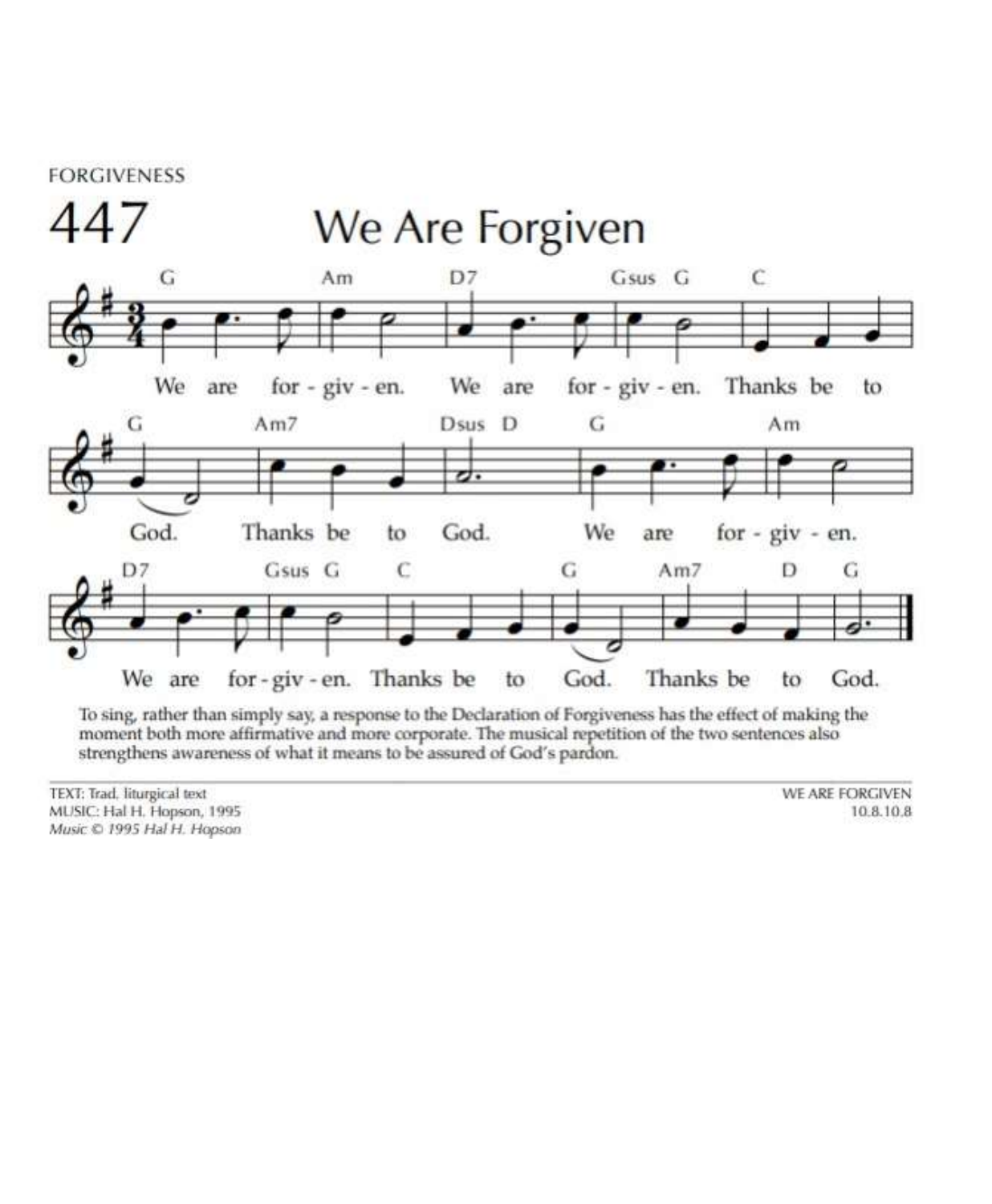## Psalm 91:1-2, 9-16



## *(Refrain)*

You who live in the shelter of the Most High, who abide in the shadow of the Almighty,  $2$ will say to the LORD, "My refuge and my fortress; my God, in whom I trust." *(Together at verses 9 and 10)*

## **<sup>9</sup>Because you have made the LORD your refuge, the Most High your dwelling place, <sup>10</sup>no evil shall befall you, no scourge come near your tent.** *(Refrain)*

 $11$ For he will command his angels concerning you to guard you in all your ways.  $12$ On their hands they will bear you up, so that you will not dash your foot against a stone.  $13$ You will tread on the lion and the adder, the young lion and the serpent you will trample under foot. **<sup>14</sup>Those who love me, I will deliver;**

**I will protect those who know my name. <sup>15</sup>When they call to me, I will answer them; I will be with them in trouble, I will rescue them and honor them. <sup>16</sup>With long life I will satisfy them, and show them my salvation.** *(Refrain)*